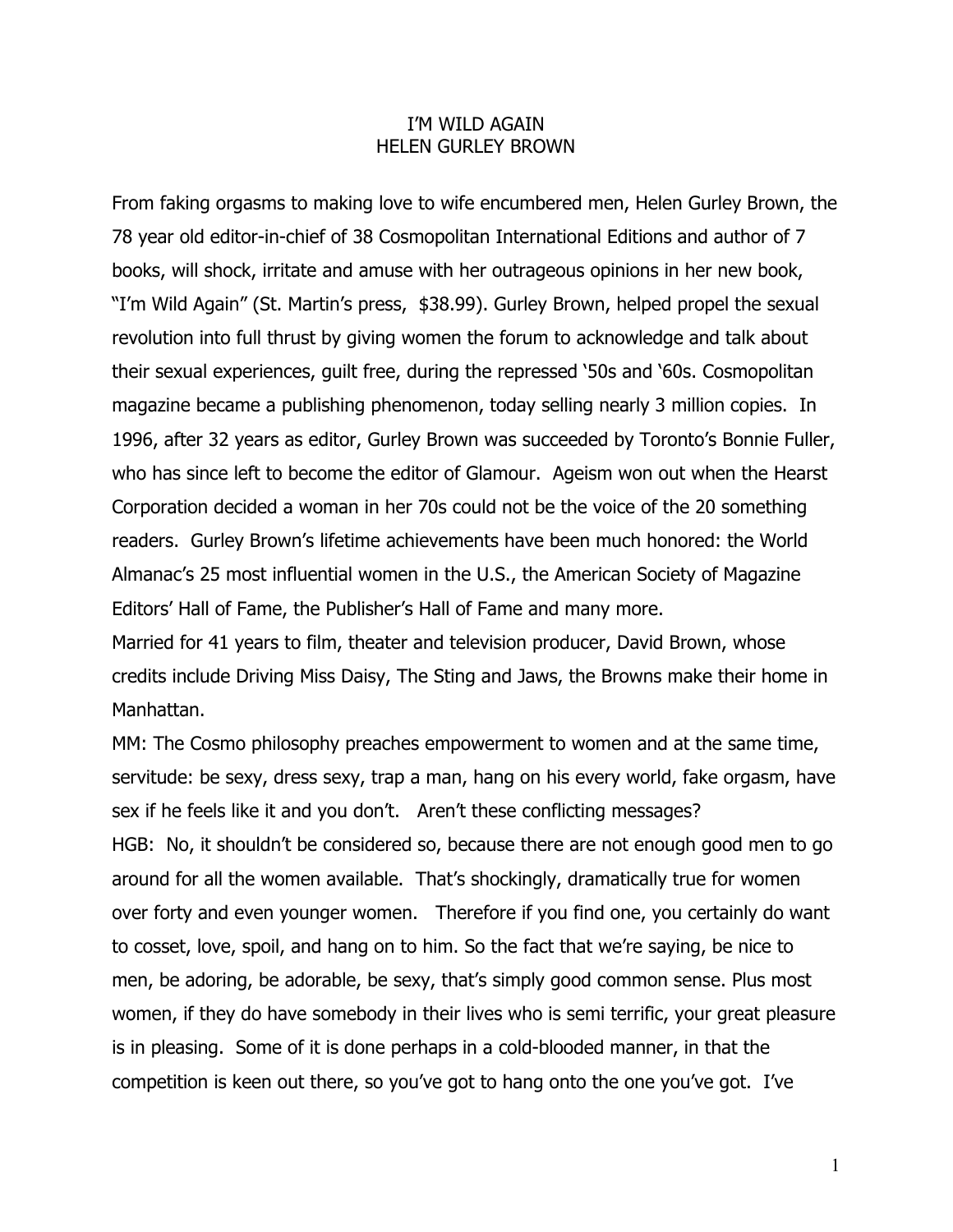always said that men are so valuable. They're such a wantable treasure and since they're in rather a scarce supply, it would seem, you better be competitive and do everything you can to have one in your life. We're honoring men, we're saying they're terrific, we want one or more. Aside from that, however, I was just trying to say that most women, who are loving, enjoy the pampering and petting. In my  $41<sup>st</sup>$  year of marriage, I am squeezing the fresh grapefruit juice every morning, even though I'm in the middle of my book promotion because this is something I like to do for my husband because he's sweet and cute and he loves fresh juice.

MM: Squeezing orange juice is one thing, faking orgasms is another.

HGB: I know faking orgasm is supposed to be a treacherous idea, but each woman should make up her own mind about this. Yes, it's important to have an orgasm, but in my opinion, you might be more apt to have one later masturbating in the bathroom than you are with this particular man. I don't mean to be crass or vulgar, but to fake orgasm is a very personal decision. I believe that by faking an orgasm you make your man feel very accomplished, powerful, manly and masculine. He is giving you himself. It's a lot more trouble to be a man and have sex than it is for a women. We just lie there. They're really performing; they've got to get it up and get it in. They have to have an erection and manage to enter your body, and that's a lot of work. Women are not so challenged, therefore having him go through that, it seems like appreciating him with an orgasm, real or imagined isn't a bad idea. If he wants to have sex and you don't, I believe you should do it, particularly, if you are a married women. You can get careless and say "I'm so busy." Women, of course, have a lot of responsibilities, more than ever before, with her job, perhaps kids, but, big deal it only takes 15 minutes to have sex. Get in the mood; don't be too busy. It won't hurt you and it's important, I think, in terms of keeping a marriage viable. I just don't think you should ever say "no" to a man that you love.

MM: But what about trust, honesty and real communication?

HGB: Truth and honesty is a very good idea, in many compartments of life, but not 100 % in relationships. Every 24 hours of the 18 you're awake and alive do not have to crammed to the brim with unadulterated honesty. With everyone you learn how to….

2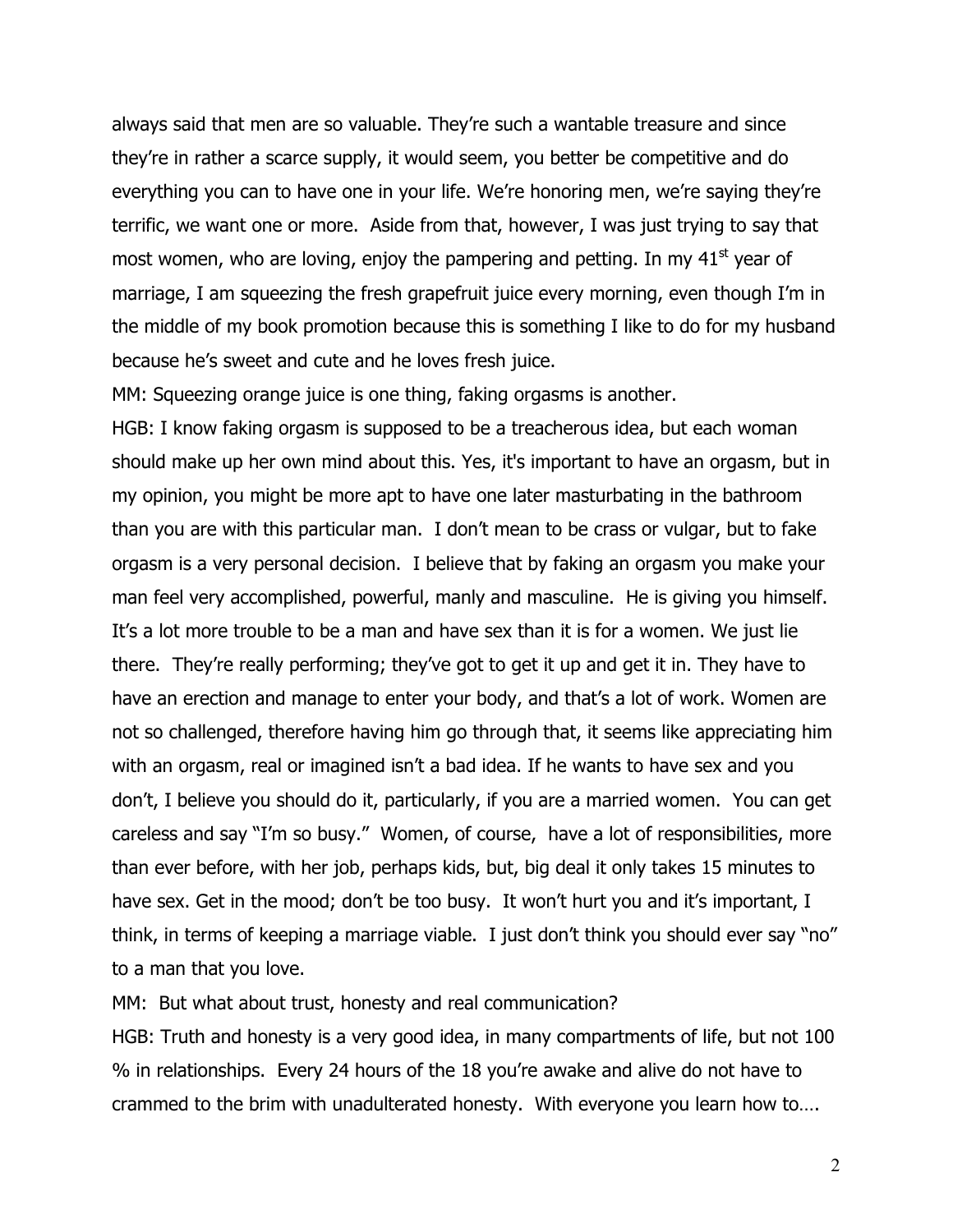lie is a bad word, let's just say you learn how to avoid total truth for a very worthy cause.

MM: What are the most important things you think women need to know about men? HGB: Men need to be listened to. A women who is not gorgeous, beautiful or even pretty can make big inroads with a man. She can be the adored, beloved by a man if she learns how to be a good listener. Men also need to talk about their earlier lives, their childhood, adolescence, college years and military service. You never want to talk about previous sexual experiences, yours or his. Everyone knows that you both were not virginal when you got together and obviously you had sexual experiences before, but you don't ever talk about that. If a man wants to know how many there were before him, three is a good number. Now beauty, is as important as ever. But that's not too scary, because there are a lot of things you can do to look better. I find that men are a little insincere when they are surveyed and they say the most important thing they want in a women is her sense of humor. Not everybody is beautiful and you can't get to be Cindy Crawford even if you get up at 4 o'clock in the morning and work on it until 11 o'clock at night, but you can look nice. You can have certain flaws corrected and I'm a big believer in cosmetic surgery. If you have a crooked nose, crooked teeth or a really receding chin, why not think about getting it corrected. It doesn't mean you don't value yourself for who you are or that others don't value you for who you are, but you might as well look as good as you can.

MM: There are a lot of single women, who complain there are no decent men out there. There are also women who live in sexless marriages. What advice do you have for them?

HGB: I think that it's okay periodically to have a sexual relationship with a married man. I have been criticized wildly by some of my best friends that just find it horrific that I would suggest such a situation. But particularly for older women, I'd say above the age of 50, you may have trouble finding a well rounded mate who takes you to parties, is the man in your life and you're a couple. There are not enough men to go around, so my suggestion is until you find Mr. Wonderful, who will be your companion and beau, I don't think sex should leave your life. It's what keeps you young, it's what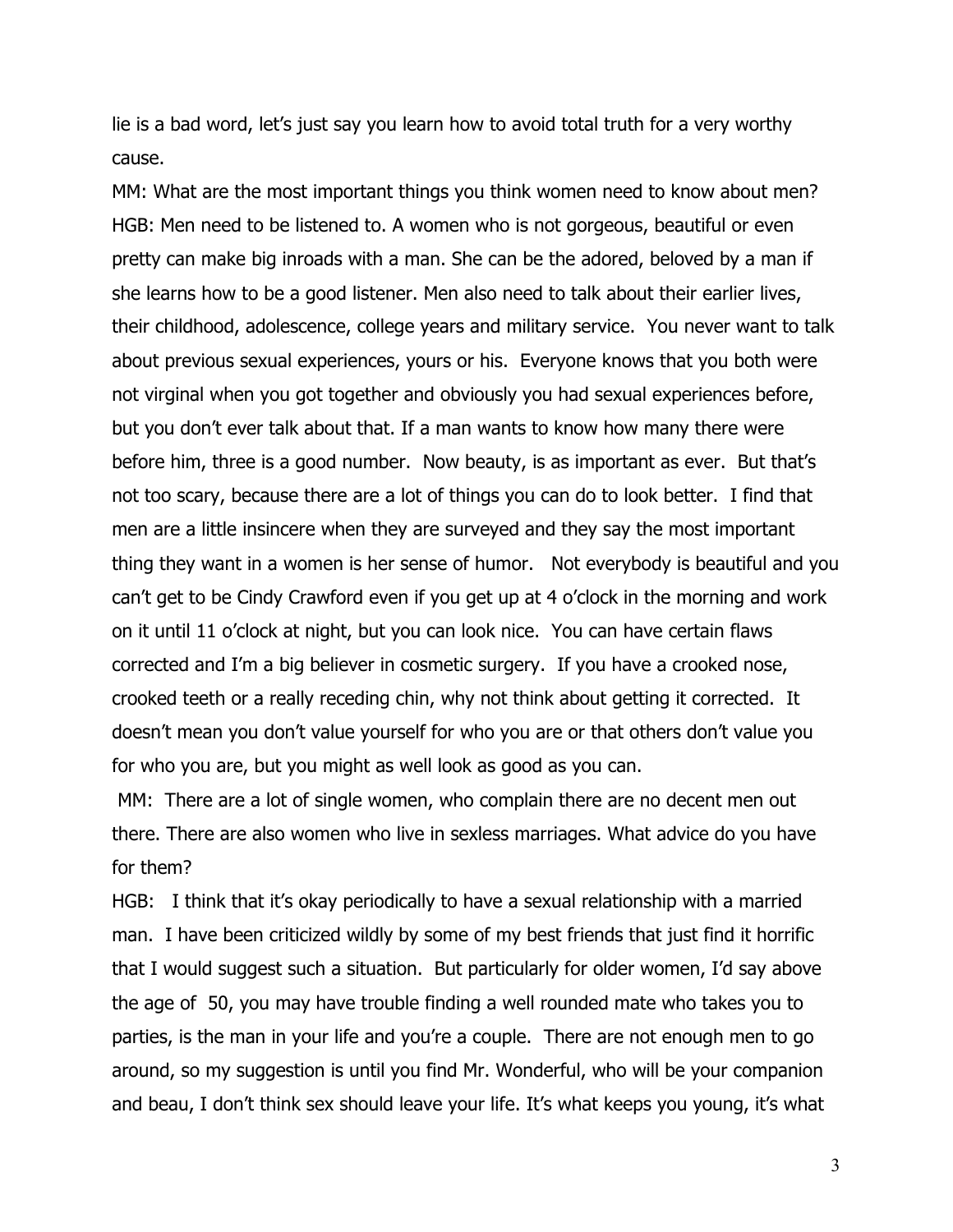keeps you part of the human race. So I believe that it's okay to borrow a man for the purposes of sex. You may see each other only once a month, but it can be very heady, very delicious. It can be at your house, it could be at a hotel room. Do I think about his wife and what it's doing to her? Absolutely not! She is to look out for her own interests and that's not your responsibility. The point is, this keeps a women, who doesn't have a steady beau from having that hungry, wolfish frustrated look. She has said "I am going to have sex in my life and I am going to find a person who can supply this for me." I don't want to call an escort service, many women don't feel comfortable with a paid companion. I think you also have to separate your emotions from the act. There are those who think that everybody you go to bed with you have to be madly in love with. I think that's total nonsense. You should be fond of this person, you should like and enjoy him, but you sure as hell don't have to be in love. You don't camp down your emotions totally, but you have to deal with reality. This man belongs to somebody else and you do not let yourself fall in love. And yes, you can discipline yourself in that way without becoming tough, hard and not having any feelings left any more. You can be appreciative of him, but you mustn't be madly in love. Love is different from other conditions and you can have sex very satisfactorily with like, not love. A dear friend once told me "You know you can tell how big a man's penis is by the indentation in his ear." I found that fascinating and found it to be true among the men whom I knew intimately. There is a bony, empty part of the ear like the map of Italy, that comes down into the fleshy part and if it's quite deep and wide that would mean a large penis. If it is flat like a saucer it would mean, not particularly good news. I am of the persuasion that size matters, but not that much. In terms of a man being about the size of a package of Kent Cigarettes erect, that's enough, but anything less than that would be a little skimpy. I hate saying this because they cannot do anything about their penis size, women can enlarge their breasts. We don't need to do anything about our vagina's because they're perfect. So I'm ashamed of myself for saying that size matters to the least degree. Let's say, it's like having a flat chest. It mattered to men that you didn't have a gorgeous bosom, but you made up for it in a lot of other ways in the days before breast enlargement. Yes, having a larger penis would be nice for a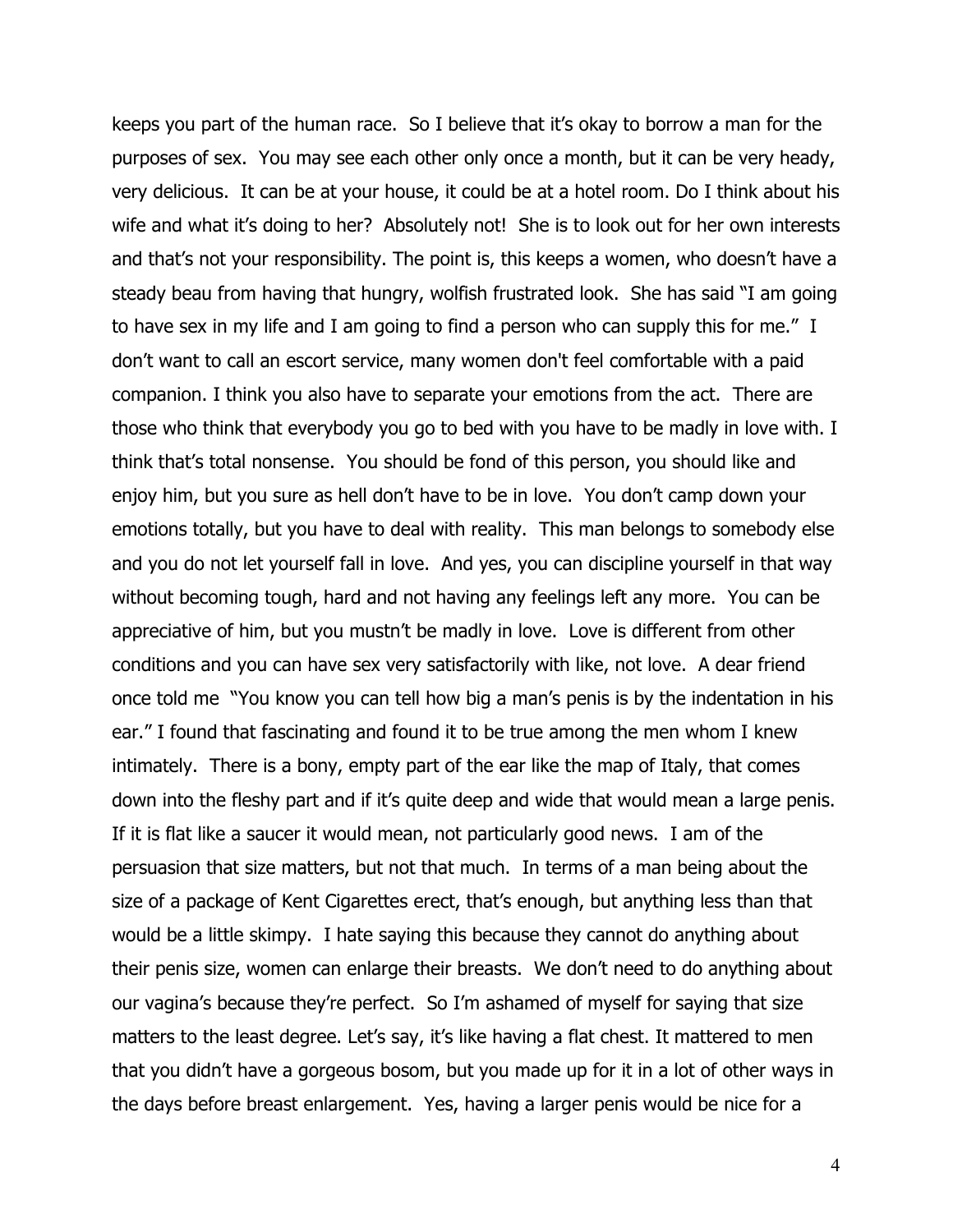women, but a man can make up for that in a lot of different ways, just as we made up for flat chests.

MM: Why do women older women get neutered in our society?

HGB: They get neutered because other people, particularly men, foresee them as not being juicy and attractive anymore. So in the minds of men, the older woman is not a delicious morsel. She's so often perceived as neutered, she lets herself become that way. To maintain a sex drive or to maintain sexual activity when there isn't anybody around, that can cause you to get neutered. That happens, men and women get less interested in sex than they used to be. You have to not let that take over. You can instigate sex, if you want to if you're the female. I think that you definitely should. You need to make sure that there is sexual activity in your life.

MM: So much has been written about Helen Gurley Brown over the years, what hasn't been said about you that's revealed in this book for the first time.

HGB: I worked for an escort service at age 20 and was a "keptive" at age 25. I joined an escort service only for one evening. I learned you didn't get \$75.00 for going dancing at the Coconut Grove. I was lucky that night not to have been mugged or raped or pushed out of the car. I just didn't get paid because I didn't want to go the distance. The other situation I did go the distance. I was a kept woman. That was a sexual arrangement whereby I slept with this man. He was only 43 years old and I was 25. He wasn't a gargoyle, he wasn't terrible, I didn't mind going to bed with him. I wasn't in love with him, he wasn't the most interesting man in the world, but his real problem for me was that he didn't give me any of the things that were promised, which were a stock portfolio and a house. I entered the arrangement because I was so poor. I was supporting my invalid sister, who was paralyzed from polio before the Salk vaccine, supporting her, supporting my mother, who was terminally depressed. We didn't have any money and it just seemed like a good opportunity to get our futures secured. It wasn't the worst arrangement in the world. What was bad about it was he didn't pay off. I think he sort of figured that he didn't have to. I worked for him as a secretary, I got my secretarial salary and he gleaned that I wasn't crazy, madly in love with him. Every time I would ask about the stock or the house or the bonds he would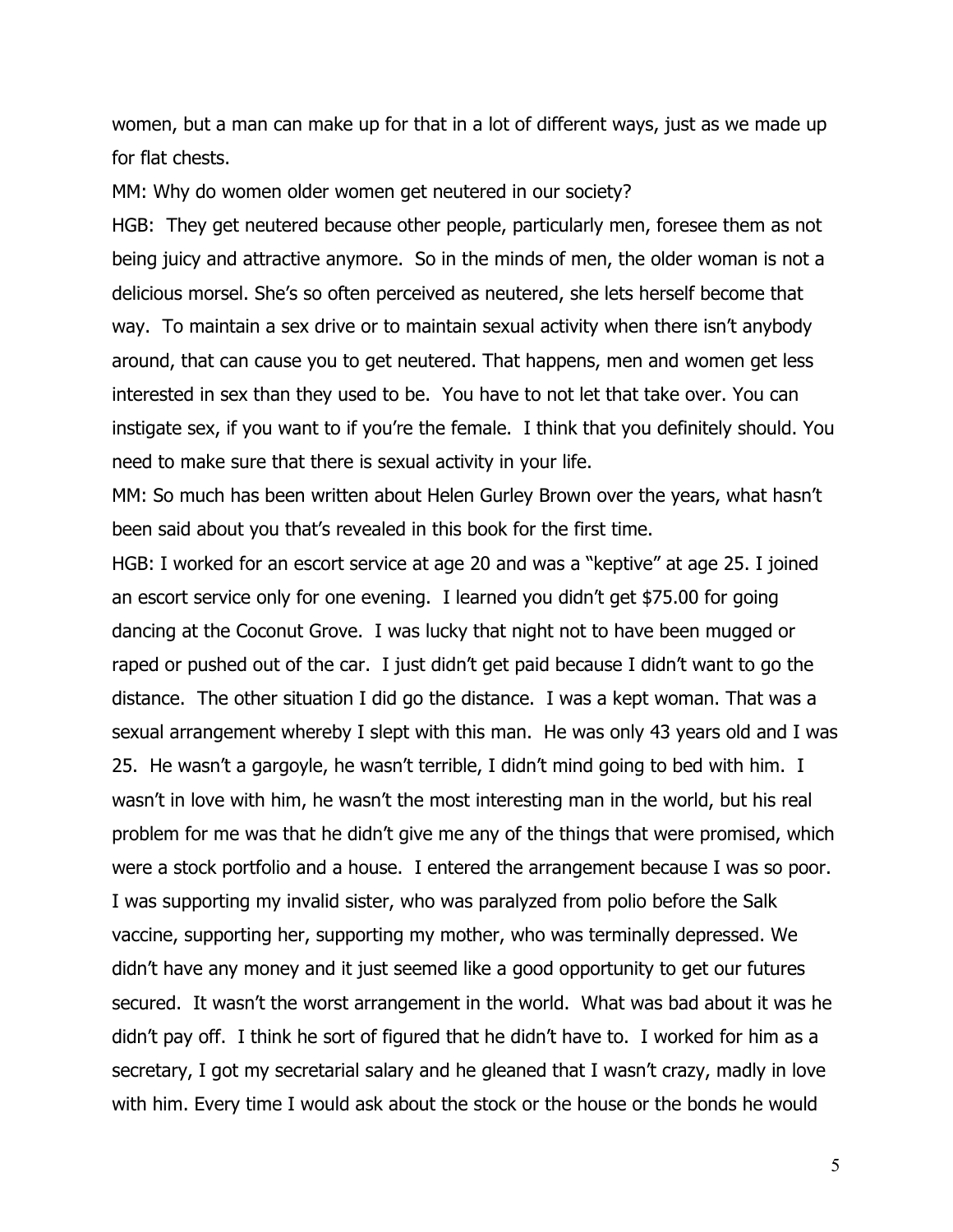say "Oh, you only like me for my money." So I didn't get what I came for. But I'm not ashamed of having done it, too bad I wasn't more successful. It was only going to be for enough time to get a little more security.

MM: You've also been quite open about your cosmetic surgery. What procedures have you had done and why is it so important to you?

HGB: I've done a lot: a facelift, my eyes, my nose, breast augmentation, as well as derma abrasion and laser abrasion. Those are cosmetic procedures you get with a dermatologist. I'm not pushing anybody, I'm only stating that I did it and found it very satisfactory. Everybody said "Why on earth would you go in for breast augmentation when you're already 75 years old." It was because, at that point the procedure got to be very adroitly handled. My very conservative internist at New York Hospital asked if I had heard about all the good work that was being done and I said "No I hadn't, but Harvey if you think it's good, I'll go out and look into it." And I did. Nobody in her right mind would talk about her breast augmentation, but I am at such an age, that I don't mind doing it . I had it three years ago and found it highly satisfactory.

MM: You've also had breast cancer.

HGB: That was in 1998. I never really quite believed it was true, because I had such a small bosom all my life. Until recently, I thought that breast cancer didn't get people like me. I had gone for regular mammograms. There was no breast cancer in my family. I exercise like a maniac. I just couldn't imagine that I was the one, however I think I brought it on myself, because I did take massive amounts of premarin with progesterone for a while, but then later I didn't use the progesterone. I was always under the care of a gynecologist and an internist, but they didn't keep me from doing that because I was doing so well, I'm so frisky. I'm still feminine, I'm still having sex. I just had a tiny bit of the breast removed, because the cancer was very much up at the top. I was very pleased that he was able to leave me all of my breast . I didn't have chemotherapy; they did radiology. I just had a checkup last week and everything is fine.

MM: You said your mother never told you that you were beautiful.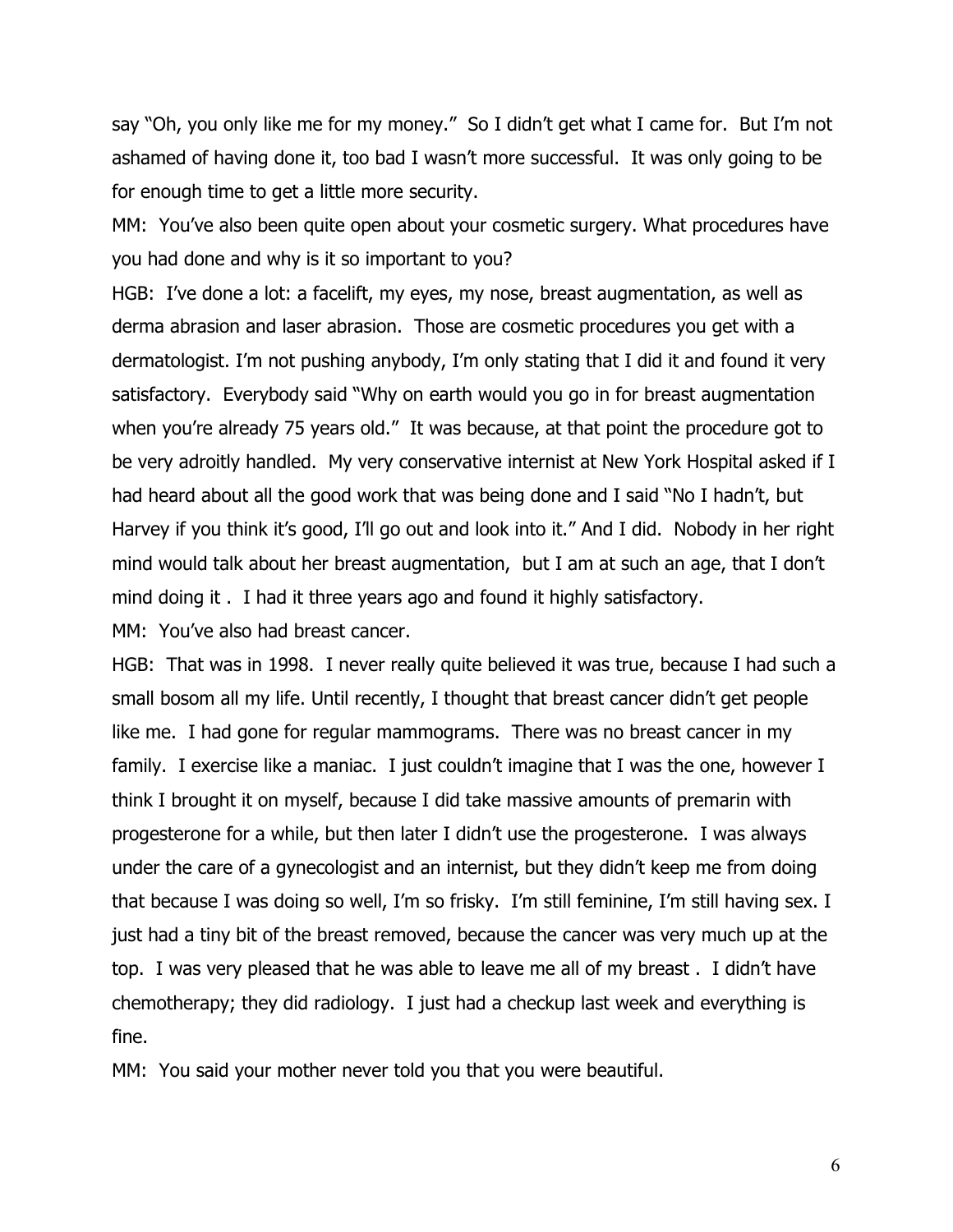HGB: She would sometimes cup my face in her hands and say, "I think your getting better looking." As though I had started out as something very unsatisfactory. But she had her own history of being compared to a beautiful younger sister. She was considered the plain, the smart one. I forgive her for not telling me I was pretty, but she could have lied a little. I've seen pictures of me when I was a teenager, I looked okay, but she had such a fixation about gorgeous, pretty, beautiful that she gave me the feeling that I didn't look too red hot. A lot of mothers have done that I guess and I wish that hadn't been the case but, I'm okay now.

HGB: In your book why did you write a letter to a daughter you never had. HGB: We needed an ending for the book. In a way it's ironic because I didn't want children. People find that a little peculiar, but I have no regrets. I don't think I wanted children because I was responsible for my invalid sister a lot of the time. My mother tried to not have that happen, never the less, I took my sister everywhere, to the movies, the opera, the library. I took care of her bedpan and tucking her into bed. I had so much responsibility I didn't want anyone else to take care of. I had to make enough money to support us all, so I didn't need a baby on top of that. Anyway it just turned me off the idea of having children.

MM: Cosmo women may be climbing in and out of different beds, but you've been sleeping in the same one for the last forty one years. Why does your marriage work? HGB: Being faithful works for me because I had those 17 years of all the sex that I could want or felt was pleasurable with one or more partners. I got the sexual play out of my system. I was ready to be faithful. David, in a sense, is the same way. He had two marriages before me and in between, his two marriages I think he was pretty active. Adultery doesn't feel good if it's happening to you. Adultery may feel good if you're the adulterer, but if you're the adulteree, never mind that I have recommended that you go and steal somebody else's husband for a sexual encounter once every six weeks. Back to David. I married a man with wonderful character. He's really a dreamboat, a fine human being. It took a lot of work to get him to marry me; he didn't want to. Although I could kill him at times, I would never divorce him because if I were

7